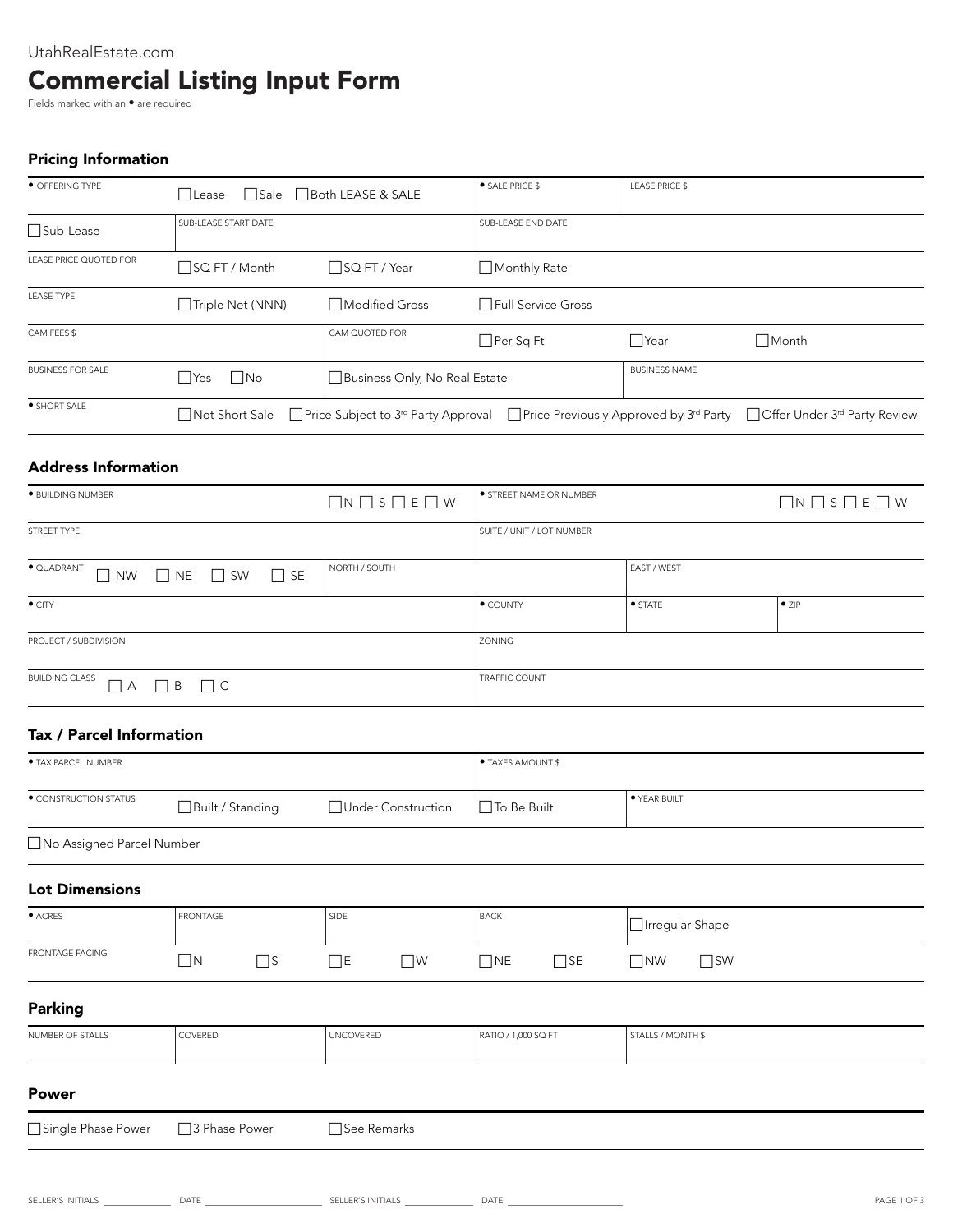#### Investment

| $\Box$ Yes                      | $\Box$ No          |                                                                        |            |                    |                                |
|---------------------------------|--------------------|------------------------------------------------------------------------|------------|--------------------|--------------------------------|
| Fields required if Yes selected |                    |                                                                        |            |                    |                                |
| • GROSS INCOME \$               | □Estimated □Actual | $\bullet$ NET OPERATING INCOME \$ (NOI) $\Box$ Estimated $\Box$ Actual |            | <b>EXPENSES \$</b> | $\Box$ Estimated $\Box$ Actual |
| ● CAP RATE (NOI / PRICE) %      |                    | $\bullet$ APOD                                                         | $\Box$ Yes |                    |                                |

### **Office**

| MIN SQ. FT. AVAIL FOR LEASE | MAX SQ. FT. AVAIL FOR LEASE | I MAIN FLOOR SQ. FT. | BASEMENT SQ. FT.      | OTHER FLOOR SQ. FT.  | TOTAL BUILDING SQ. FT. |
|-----------------------------|-----------------------------|----------------------|-----------------------|----------------------|------------------------|
| # OF SUITES AVAILABLE       |                             | NUMBER OF FLOORS     |                       | <b>LOAD FACTOR %</b> |                        |
| □ Elevator                  | □Break Room                 | Restrooms            | <b>Fitness Center</b> |                      |                        |

# Hotel / Motel

| NUMBER OF ROOMS    | REV PAR \$         | ADR\$     | OCCUPANCY %       | NUMBER OF FLOORS | TOTAL BUILDING SQ. FT. |
|--------------------|--------------------|-----------|-------------------|------------------|------------------------|
| □Internal Corridor | □Exterior Corridor | ∃Elevator | $\Box$ Pool / Spa | $\neg$ Fitness   | □ Conference Center    |
| FLAG / BRAND       |                    |           |                   |                  |                        |

### Retail

| TOTAL BUILDING SQ. FT. | MIN SQ. FT. AVAILABLE | MAX SQ. FT. AVAILABLE | # OF SUITES AVAILABLE     |            |
|------------------------|-----------------------|-----------------------|---------------------------|------------|
| □ Drive Through        | Grease Trap           | ∃Hood Vent            | <sup>1</sup> TI Available | Restaurant |

## Industrial

| TOTAL BUILDING SQ. FT.    | MIN SQ. FT. AVAILABLE | MAX SQ. FT. AVAILABLE | OFFICE SQ. FT.          | WAREHOUSE SQ. FT.       | MEZZANINE SQ. FT. |
|---------------------------|-----------------------|-----------------------|-------------------------|-------------------------|-------------------|
| # OF SUITES AVAILABLE     | CEILING CLEARANCE FT. | <b>INCHES</b>         | <b>COLUMN SPAN FT.</b>  | <b>INCHES</b>           |                   |
| # OF OF DOCK HIGH DOORS   | <b>HEIGHT</b>         | <b>WIDTH</b>          | # OF GROUND LEVEL DOORS | <b>HEIGHT</b>           | <b>WIDTH</b>      |
| Yard Available            | □ Fenced Yard         | □ Paved Yard          | APPROXIMATE YARD SIZE   | $\Box$ Acre             | $\Box$ Sq. Ft.    |
| □ Truck Well/Loading Dock |                       | □ Floor Drain         | □ Oil Separator         | $\Box$ Fire Suppression | $\Box$ Mezzanine  |

### Solar

| SOLAR AVAILABLE     | Yes             | No | $\sim$<br>Solar Leased | Solar Owned | Solar Financed |
|---------------------|-----------------|----|------------------------|-------------|----------------|
| <b>INSTALL DATE</b> | LEASING COMPANY |    | <b>FINANCE COMPANY</b> |             |                |